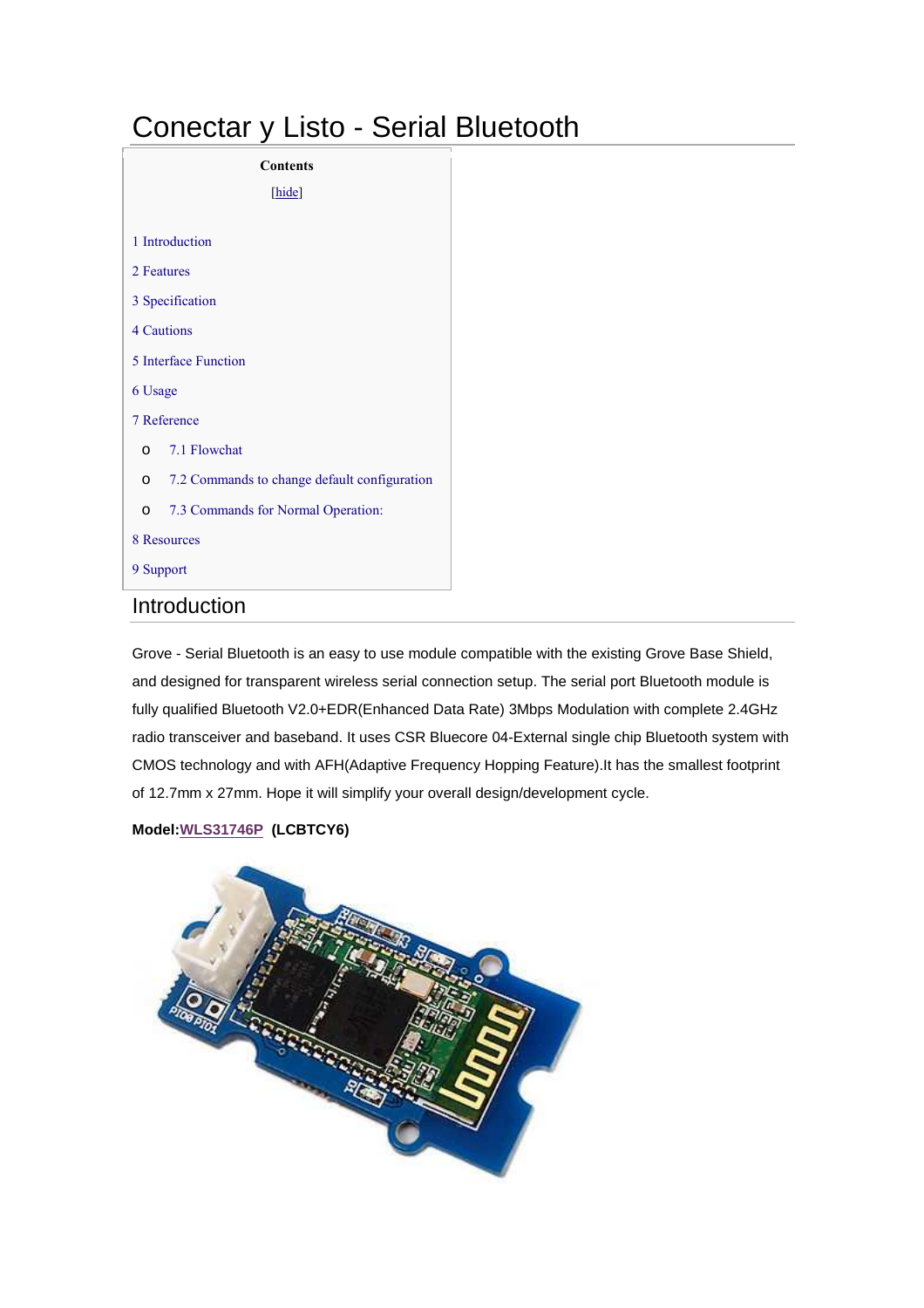## Features

- Fully Qualified Bluetooth V2.0+EDR 3Mbps Modulation.
- **Low Power Operation.**
- PIO control.
- **Grove interface**
- **Integrated PCB antenna.**
- **Baud rate can select**
- **Auto-connect the last device on power**
- **Permit matched device connect**
- Auto-reconnect in 30 min when disconnected as a result of beyond the range of connection.

### **Specification**

| Item                           | Typical  Unit  |             |
|--------------------------------|----------------|-------------|
| Voltage                        | 5.0            | <b>VDC</b>  |
| Data Rate                      | $\overline{2}$ | <b>Mbps</b> |
| <b>RF Transmit Power (Max)</b> | $^{+4}$        | dBm         |
| <b>Sensitivity</b>             | $-80$          | dBm         |

# **Cautions**

- While using with Seeeduino / Arduino, set the operation voltage to 5V. Else use a proper logic level converter.
- While using with UartSBee, set the operation voltage to 5V
- **•** Command to change baud rate is persistent even after reset. Hence remember the baud rate for next use.

### Interface Function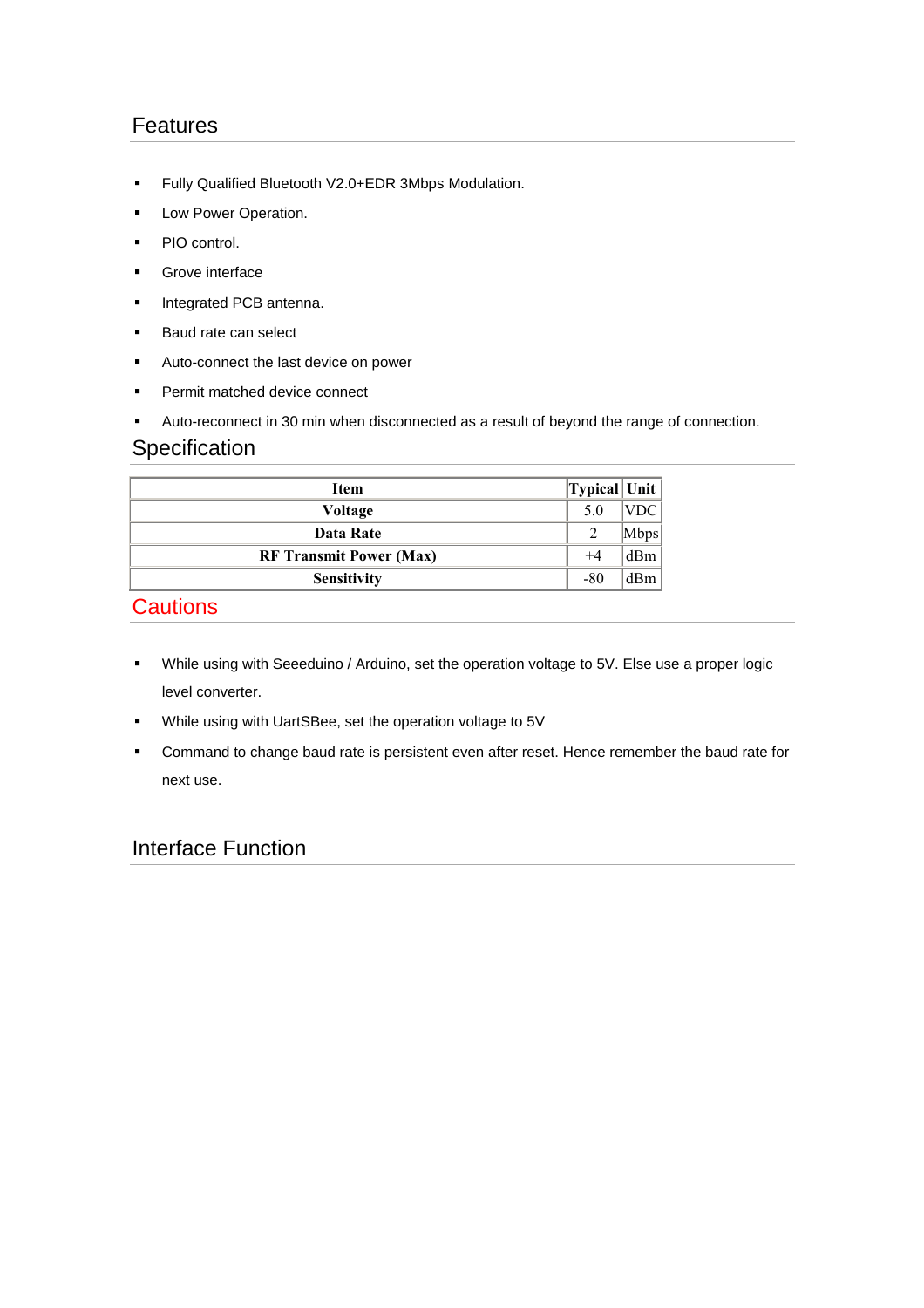

| Pad Type         | <b>Description</b>                                                                 |
|------------------|------------------------------------------------------------------------------------|
| <b>GND</b>       | Ground port                                                                        |
| PIO1             | Status instruction port PIO1: low-disconnected, high-connected                     |
| PIO <sub>0</sub> | When a rising pulse is detected in PIO0, device will be disconnected               |
| <b>RX</b>        | <b>UART</b> Data input                                                             |
| <b>TX</b>        | <b>UART</b> Data output                                                            |
| <b>VCC</b>       | Designed for $5V(+)$ supply using IC MIC5205_3.3 for Bluetooth module power supply |

# Usage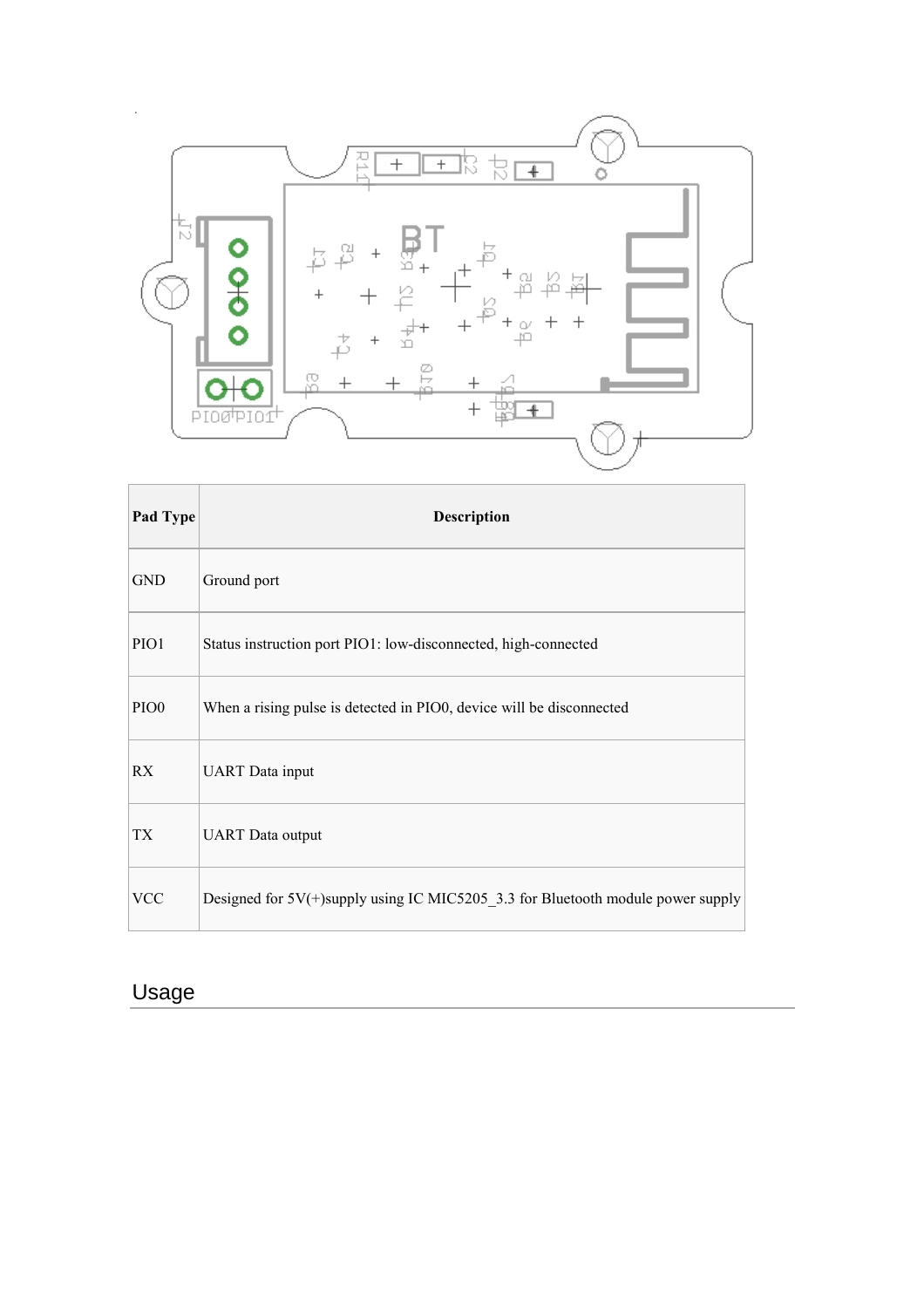

Two Bluethooth module work sketch map as show below:

Connect the module to D6e Port of Grove - Base Shield:



 Download the demo code, upload the skech to Arduino and reset it. When it at pairing status ,the green and red led blinks in interval ,and only the green led blinks 1 time/2s after connecions .When it fails or disconnects the green led blinks 2 times/s, check if the hardware connection and baud rate is right.And please do remember the baud rate every time you set.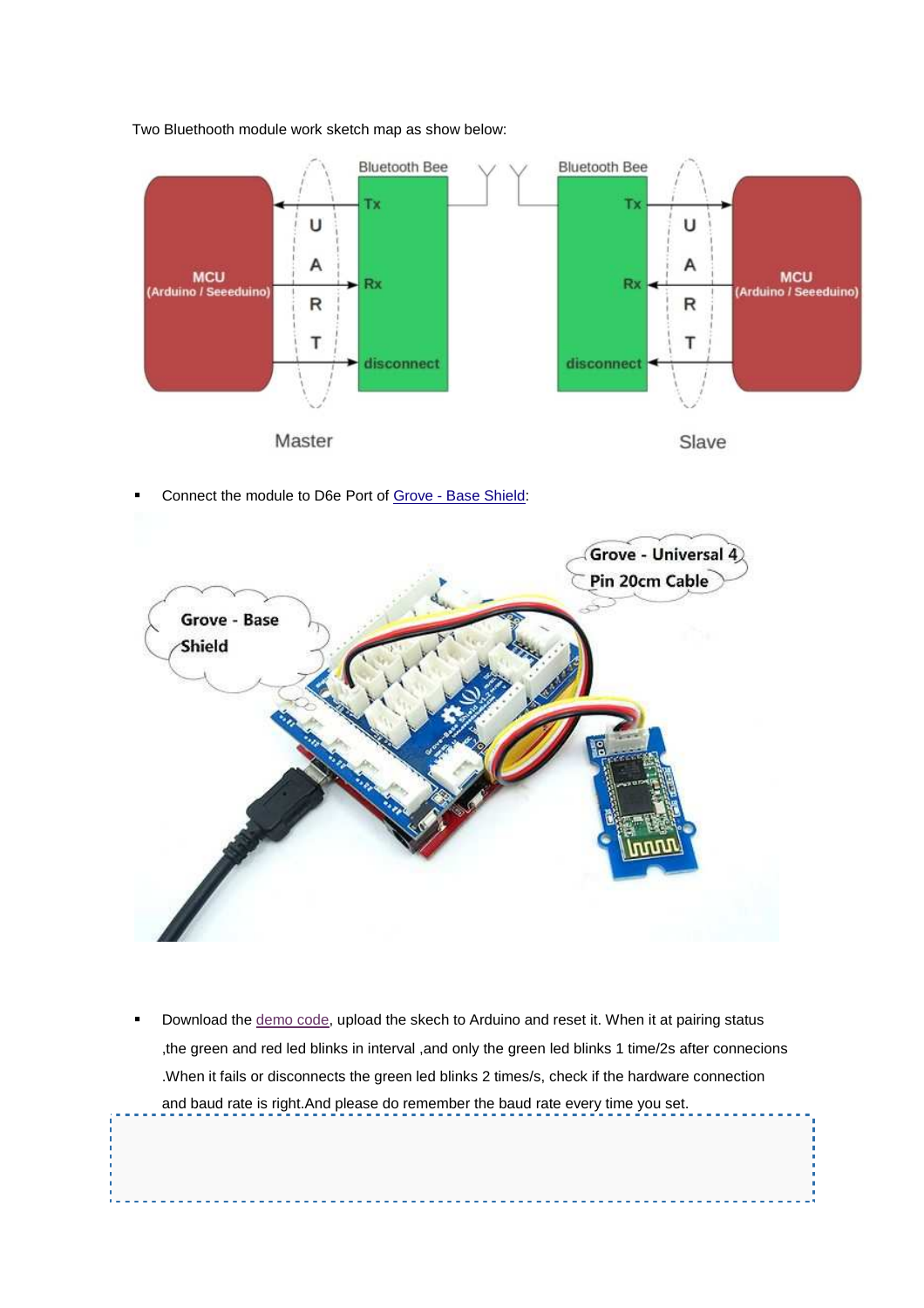```
'''This code work as Master''' 
// Please note that this module can't be used to connected your 
Phone/PC as Master 
#include <SoftwareSerial.h> //Software Serial Port 
#define RxD 6 
#define TxD 7 
String retSymb = "+RTINQ=";//start symble when there's any return 
String slaveName = ";SeeedBTSlave";//Set the Slave name ,caution that 
';'must be included 
int nameIndex = 0;int addrIndex = 0; 
String recvBuf; 
String slaveAddr; 
String connectCmd = "\r\n+CONN=";
SoftwareSerial blueToothSerial(RxD,TxD); 
void setup() 
{ 
   Serial.begin(9600); 
   pinMode(RxD, INPUT); 
   pinMode(TxD, OUTPUT); 
   setupBlueToothConnection(); 
   //wait 1s and flush the serial buffer 
   delay(1000); 
   Serial.flush(); 
   blueToothSerial.flush(); 
} 
void loop() 
{ 
   char recvChar; 
  while(1)\{ if(blueToothSerial.available()){//check if there's any data sent 
from the remote bluetooth shield 
      recvChar = blueToothSerial.read(); 
       Serial.print(recvChar); 
     }
```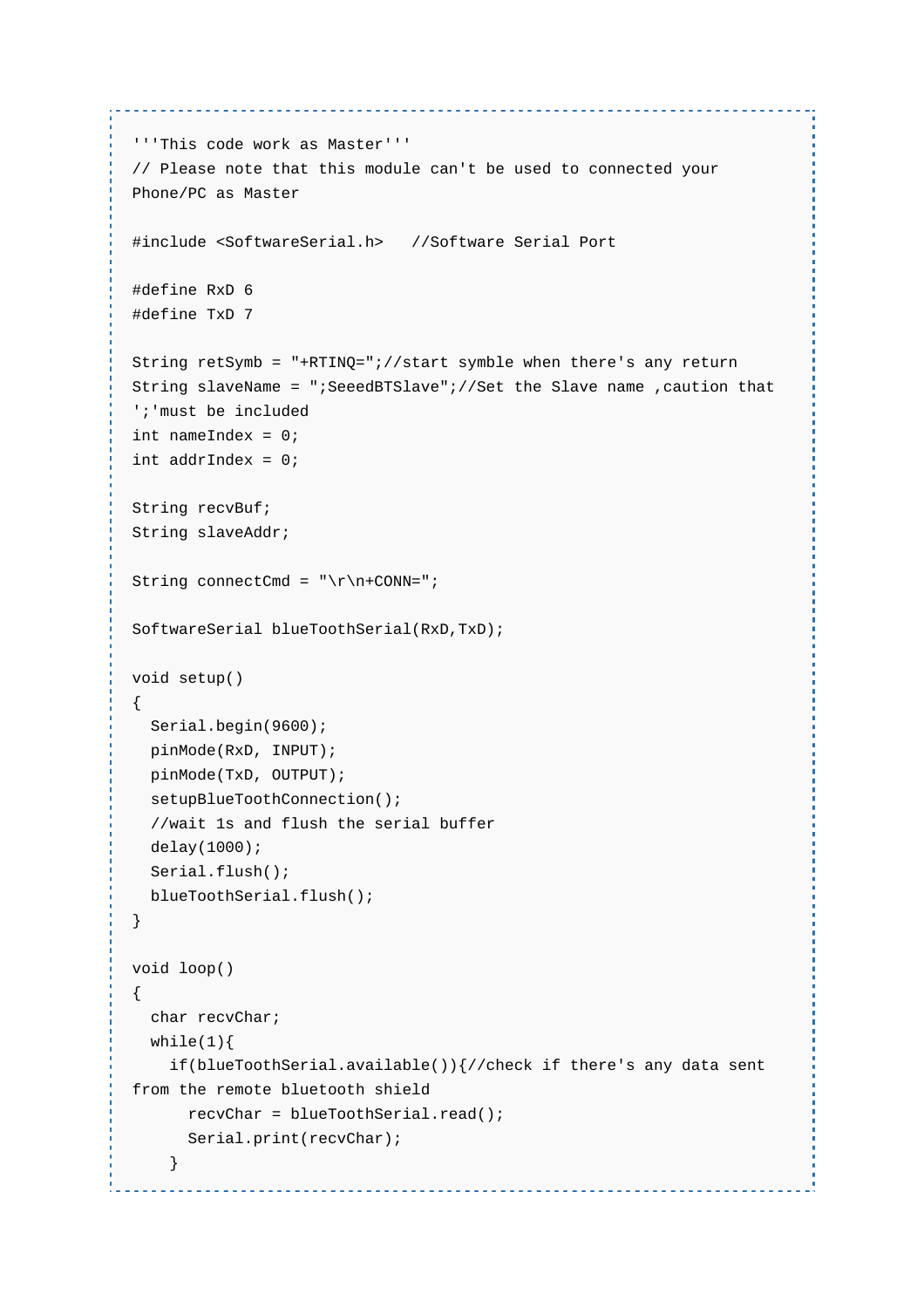```
 if(Serial.available()){//check if there's any data sent from the 
local serial terminal, you can add the other applications here 
      recvChar = Serial.read();
       blueToothSerial.print(recvChar); 
     } 
  } 
} 
void setupBlueToothConnection() 
{ 
   blueToothSerial.begin(38400); //Set BluetoothBee BaudRate to default 
baud rate 38400 
   blueToothSerial.print("\r\n+STWMOD=1\r\n");//set the bluetooth work 
in master mode 
   blueToothSerial.print("\r\n+STNA=SeeedBTMaster\r\n");//set the 
bluetooth name as "SeeedBTMaster" 
   blueToothSerial.print("\r\n+STPIN=0000\r\n");//Set Master 
pincode"0000",it must be same as Slave pincode 
  blueToothSerial.print("\r\n+STAUTO=0\r\n");// Auto-connection is
forbidden here 
   delay(2000); // This delay is required. 
   blueToothSerial.flush(); 
  blueToothSerial.print("\r\n+INQ=1\r\n");//make the master inquire
   Serial.println("Master is inquiring!"); 
   delay(2000); // This delay is required. 
   //find the target slave 
   char recvChar; 
  while(1) {
     if(blueToothSerial.available()){ 
       recvChar = blueToothSerial.read(); 
       recvBuf += recvChar; 
       nameIndex = recvBuf.indexOf(slaveName);//get the position of 
slave name 
      //nameIndex -= 1;//decrease the ';' in front of the slave name,
to get the position of the end of the slave address
      if ( nameIndex != -1 ) {
         //Serial.print(recvBuf); 
         addrIndex = (recvBuf.indexOf(retSymb,(nameIndex -
retSymb.length()- 18) ) + retSymb.length());//get the start position 
of slave address 
       slaveddr = recvBuf.substring(addrIndex, nameIndex);//get the
string of slave address 
        break;
```
<u>. . . . . . . . . . . . . . . . . . .</u>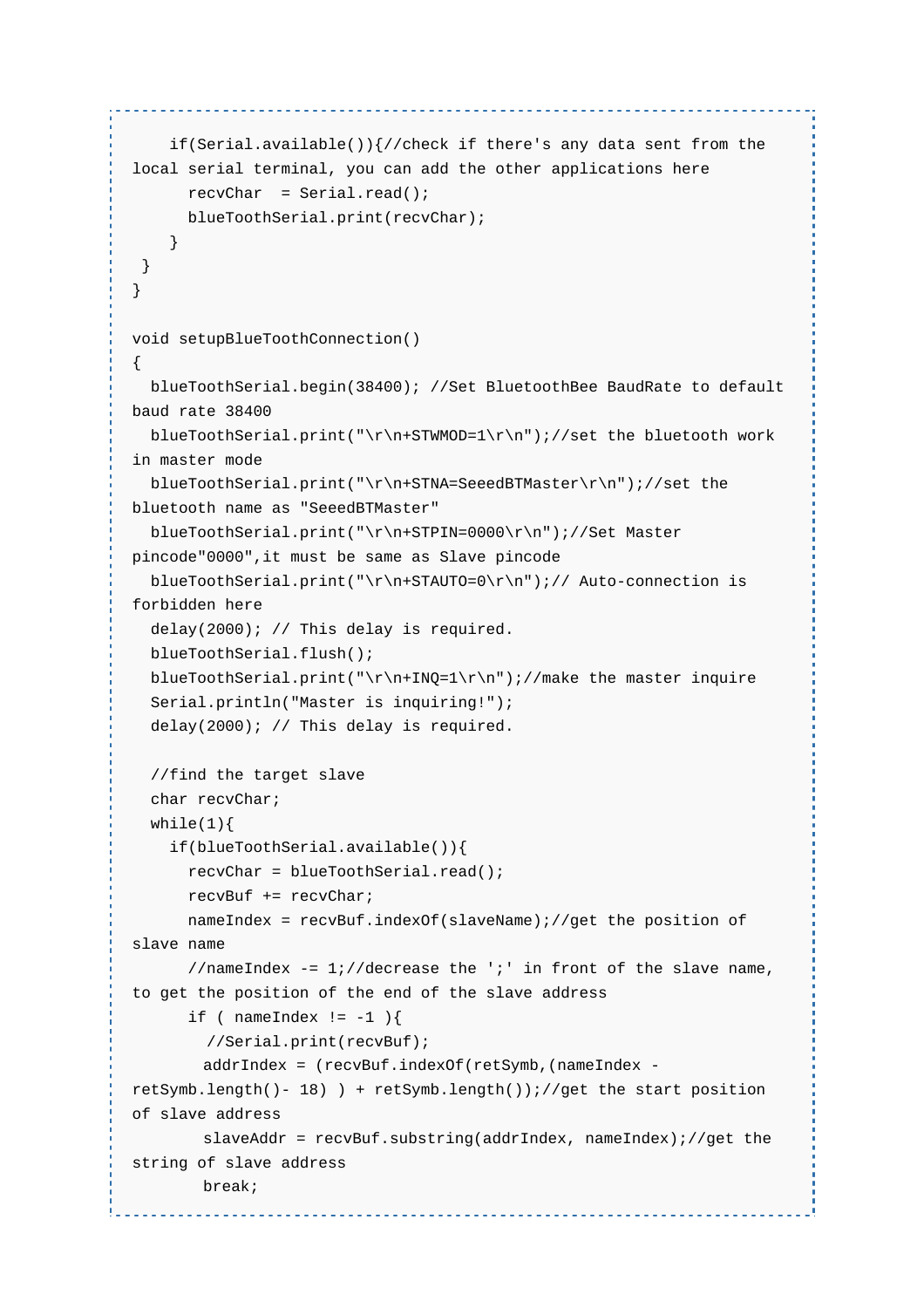```
 } 
    } 
   } 
   //form the full connection command 
  connectCmd += slaveAddr; 
 connectCmd += "\r \r \r \r";
   int connectOK = 0; 
  Serial.print("Connecting to slave:"); 
  Serial.print(slaveAddr); 
  Serial.println(slaveName); 
   //connecting the slave till they are connected 
  do{ 
    blueToothSerial.print(connectCmd);//send connection command 
    recvBuf = ""; 
   while(1) {
      if(blueToothSerial.available()){ 
        recvChar = blueToothSerial.read(); 
        recvBuf += recvChar; 
        if(recvBuf.indexOf("CONNECT:OK") != -1){ 
         connectOK = 1;
          Serial.println("Connected!"); 
          blueToothSerial.print("Connected!"); 
          break; 
        }else if(recvBuf.indexOf("CONNECT:FAIL") != -1){ 
          Serial.println("Connect again!"); 
          break; 
 } 
      } 
    } 
  \}while(0 == connectOK);} 
  This code work as Slave
                       #include <SoftwareSerial.h> //Software Serial Port
```
------------------------

```
#define RxD 6 
#define TxD 7
```
SoftwareSerial blueToothSerial(RxD,TxD);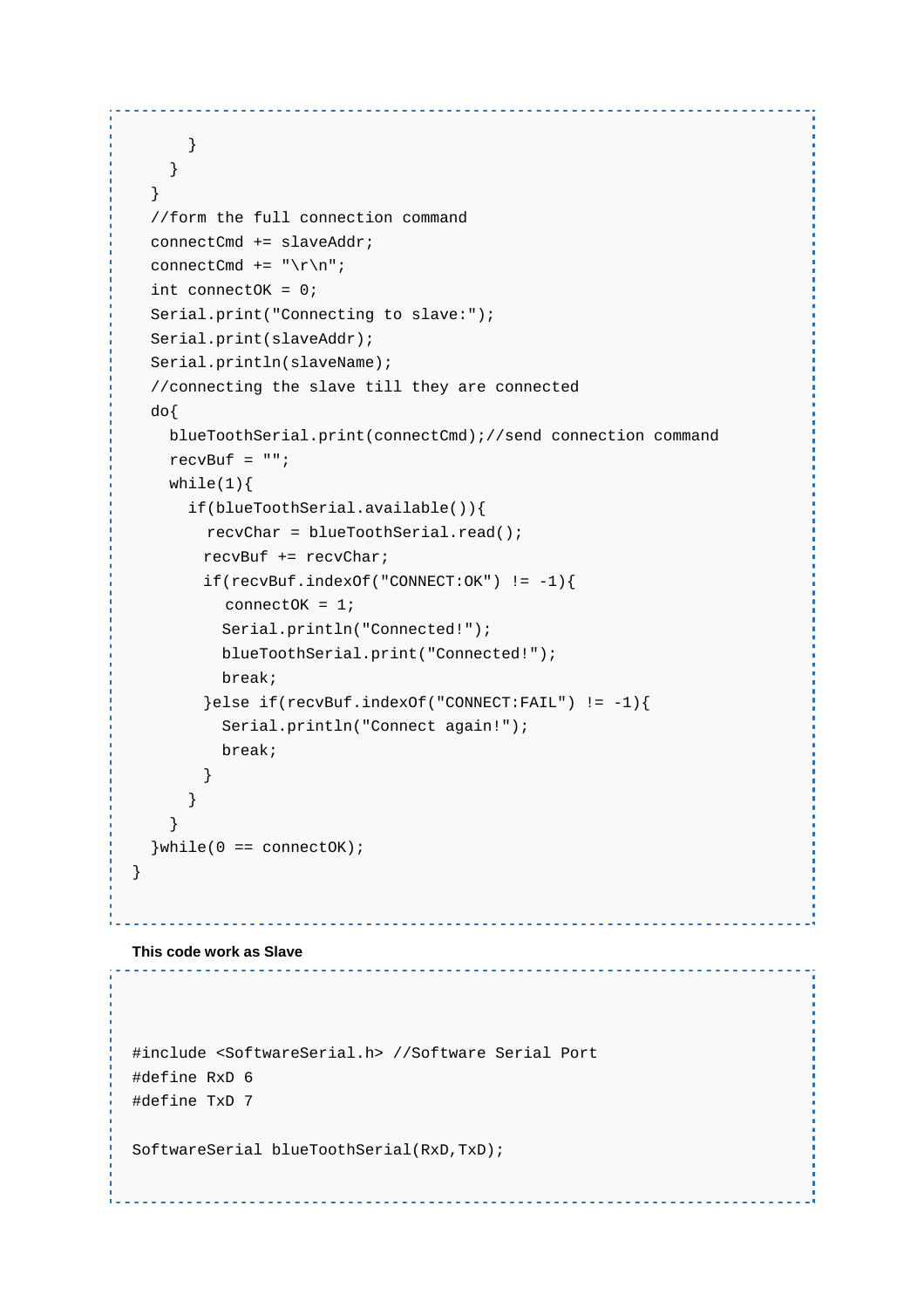```
void setup() 
{ 
  Serial.begin(9600); 
  pinMode(RxD, INPUT); 
  pinMode(TxD, OUTPUT); 
 setupBlueToothConnection();
} 
void loop() 
{ 
 char recvChar; 
 while(1)\{ if(blueToothSerial.available()){//check if there's any data sent from 
the remote bluetooth shield 
 recvChar = blueToothSerial.read(); 
  Serial.print(recvChar); 
  } 
 if(Serial.available())\frac{1}{2} (check if there's any data sent from the
local serial terminal, you can add the other applications here 
  recvChar = Serial.read(); 
  blueToothSerial.print(recvChar); 
  } 
  } 
} 
void setupBlueToothConnection() 
{ 
 blueToothSerial.begin(38400); //Set BluetoothBee BaudRate to default 
baud rate 38400 
blueToothSerial.print("\r\n+STWMOD=0\r\nu"); //set the bluetooth work
in slave mode 
 blueToothSerial.print("\r\n+STNA=SeeedBTSlave\r\n"); //set the 
bluetooth name as "SeeedBTSlave" 
  blueToothSerial.print("\r\n+STPIN=0000\r\n");//Set SLAVE 
pincode"0000" 
  blueToothSerial.print("\r\n+STOAUT=1\r\n"); // Permit Paired device 
to connect me 
blueToothSerial.print("\r\n+STAUTO=0\r\n"); // Auto-connection should
be forbidden here 
  delay(2000); // This delay is required. 
 blueToothSerial.print("\r\n+INQ=1\r\n"); //make the slave bluetooth
inquirable 
 Serial.println("The slave bluetooth is inquirable!"); 
  delay(2000); // This delay is required.
```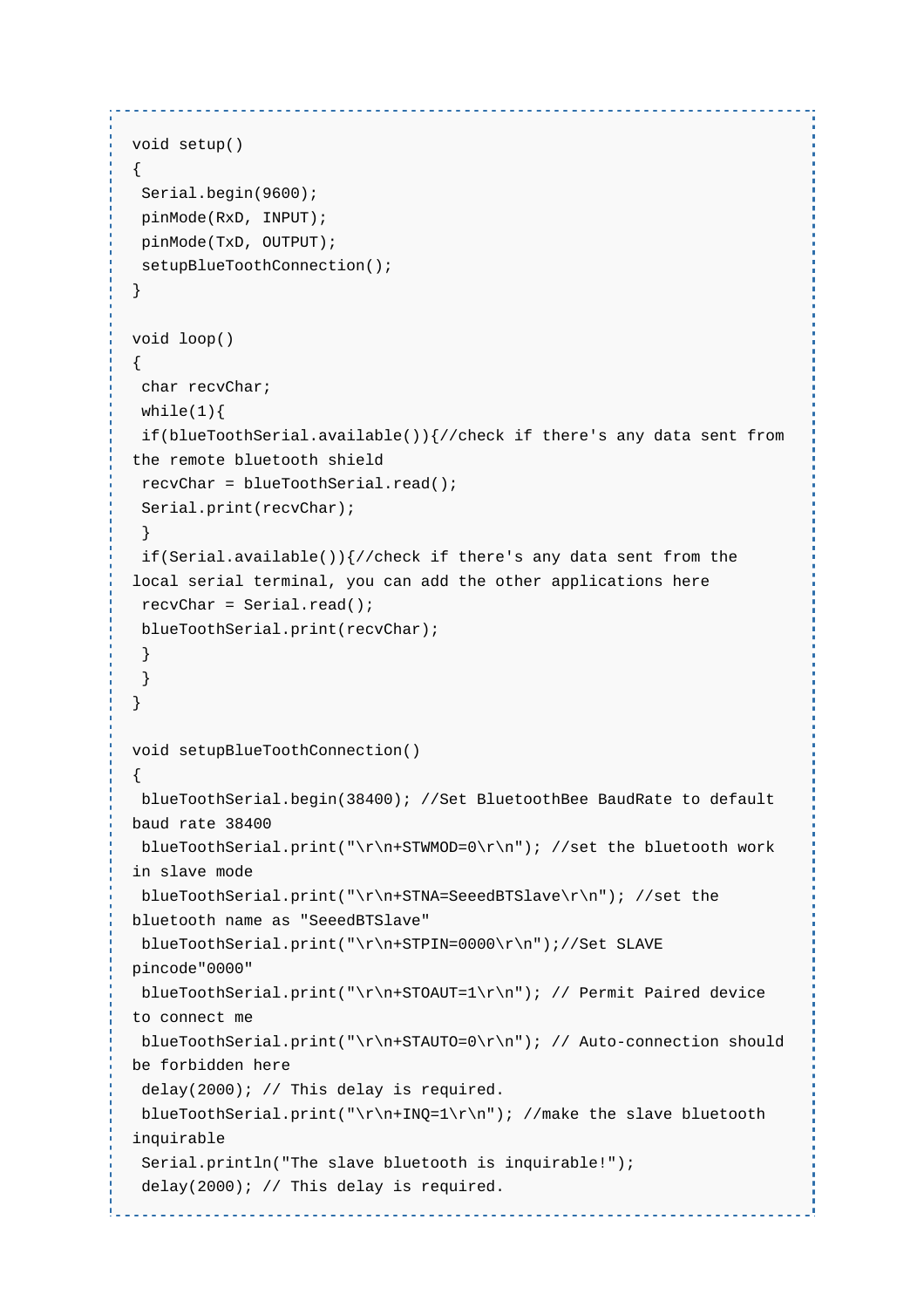```
 blueToothSerial.flush(); 
} 
                                    ___________________
Reference
```
#### **Flowchat**



# **Commands to change default configuration**

**1. Set working MODE**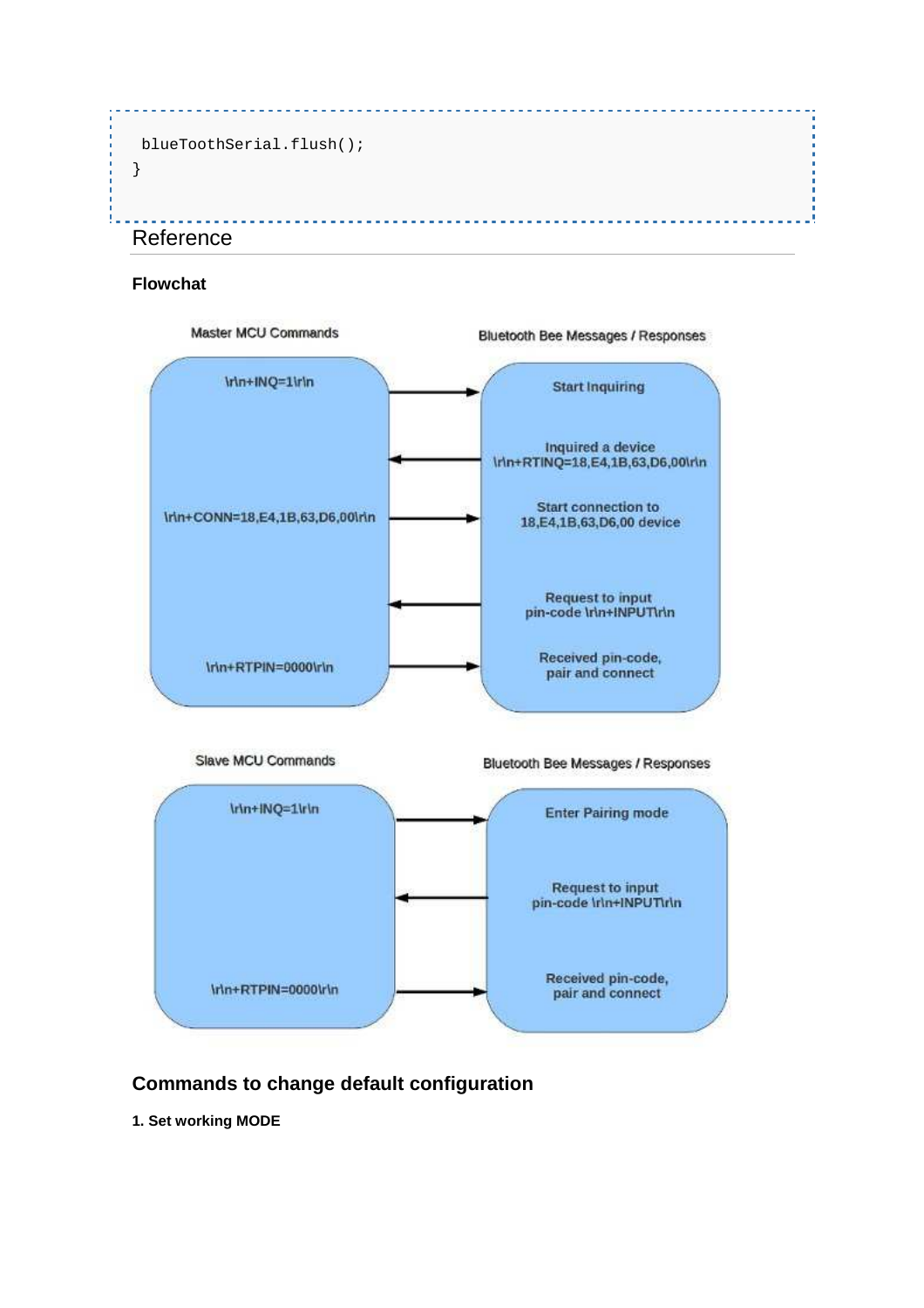|  | \r\n+STWMOD=0\r\n Set device working mode as client (slave). Save and Rest.  |
|--|------------------------------------------------------------------------------|
|  | \r\n+STWMOD=1\r\n Set device working mode as server (master). Save and Rest. |

**Note: \r\n** is necessary for operation and the value of are **0x0D 0x0A** in Hex. **\r** and **\n** represent **carriage-return** and **line-feed**(or next line),

#### **2.Set BAUDRATE**

| $\r\ln+STBD=115200\r\ln$ | Set baudrate 115200. Save and Rest.                               |
|--------------------------|-------------------------------------------------------------------|
|                          | Supported baudrate: 9600, 19200,38400,57600,115200,230400,460800. |

#### **3. Set Device NAME**

|  | $\vert \text{tr}\rangle$ in STNA=abcdefg\r\n Set device name as "abcdefg". Save and Rest. |
|--|-------------------------------------------------------------------------------------------|
|  |                                                                                           |

#### **4. Auto-connect the last paired device on power**

| \r\n+STAUTO=0\r\n Auto-connect forbidden. Save and Rest. |
|----------------------------------------------------------|
|                                                          |

#### **5. Permit Paired device to connect me**

| $\r\ln+STOAUT=1\n\ln\ Perm\ $ . Save and Rest. |
|------------------------------------------------|

#### **6. Set PINCODE**

#### **7. Delete PINCODE(input PINCODE by MCU)**

 $\trth \rightharpoonup$  Delete pincode. Save and Rest.

#### **8. Read local ADDRESS CODE**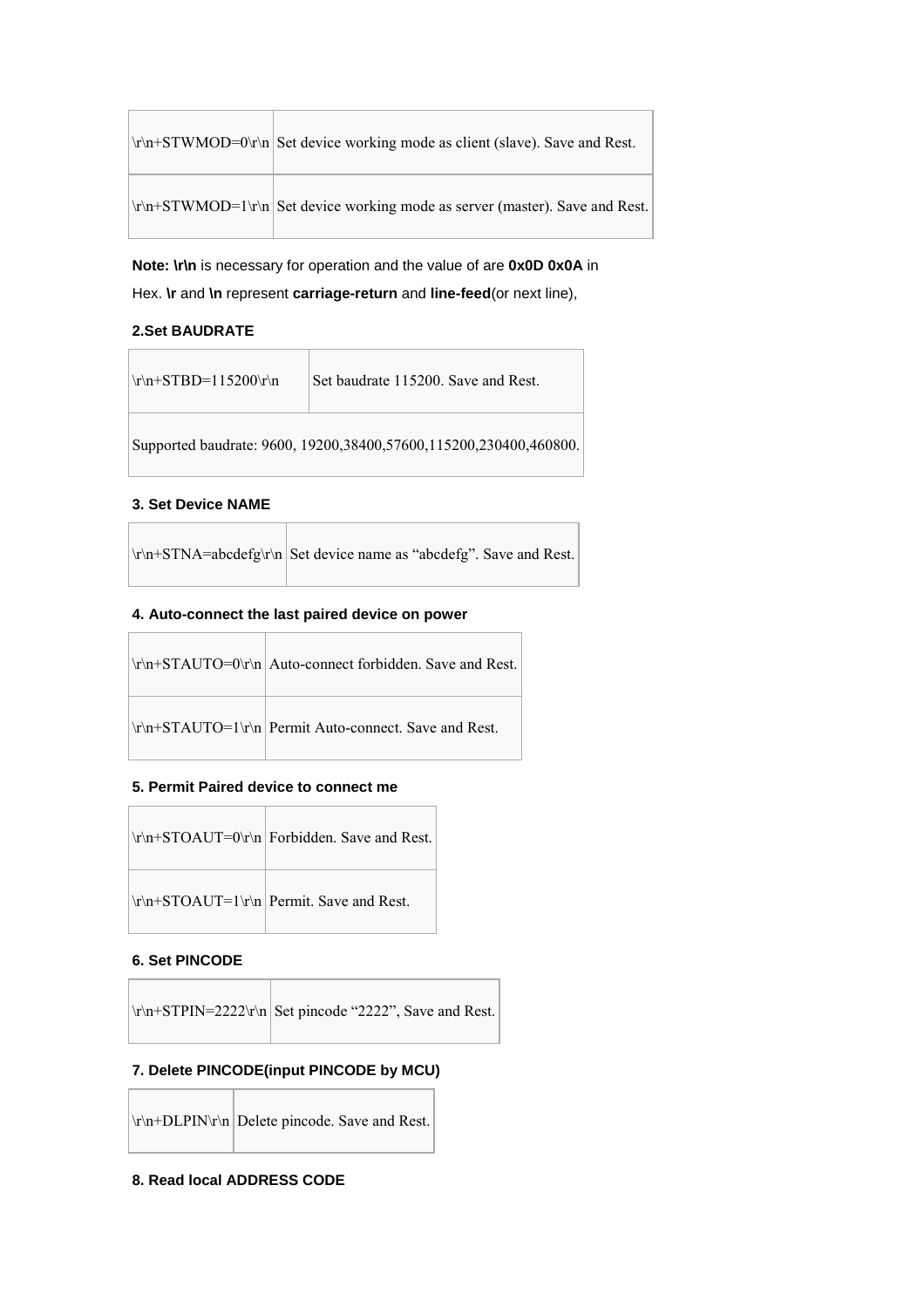| $ \r \n \r + RTADDR \r \n \r   Return address of the device.$ |  |
|---------------------------------------------------------------|--|

### **9. Auto-reconnecting when master device is beyond the valid range (slave device will autoreconnect in 30 min when it is beyond the valid range)**

| \r\n+LOSSRECONN=0\r\n   Forbid auto-reconnecting. |
|---------------------------------------------------|
| \r\n+LOSSRECONN=1\r\n   Permit auto-reconnecting. |

## **Commands for Normal Operation:**

#### **1. Inquire**

 $\overline{a}$ 

| a) Master                       |                                                           |  |
|---------------------------------|-----------------------------------------------------------|--|
| \r\n+INQ=0\r\n   Stop Inquiring |                                                           |  |
|                                 | $\r\ln\left(\frac{1}{r}\n\right)$ Begin/Restart Inquiring |  |
| b) Slave                        |                                                           |  |
|                                 |                                                           |  |
|                                 |                                                           |  |

When **+INQ=1** command is successful, the red and green LEDS blink alternatively.

#### **2. Bluetooth module returns inquiring result**

| $\vert \text{tr}\rangle$ n+RTINQ=aa,bb,cc,dd,ee,ff;name\r\n $\vert \text{term}\rangle$ the name "name" is inquired | Serial Bluetooth device with the address "aa, bb, cc, dd, ee, ff" and |
|--------------------------------------------------------------------------------------------------------------------|-----------------------------------------------------------------------|
|--------------------------------------------------------------------------------------------------------------------|-----------------------------------------------------------------------|

T.

#### **3. Connect device**

 $\Box$ 

|  | $\vert \text{tr}\text{m}+CONN=aa, bb, cc, dd, ee, ff\vert \text{r} \vert$ Connect to a device with address of "aa,bb,cc,dd,ee,ff" |
|--|-----------------------------------------------------------------------------------------------------------------------------------|
|  |                                                                                                                                   |

#### **4. Bluetooth module requests inputting PINCODE**

T

\r\n+INPIN\r\n